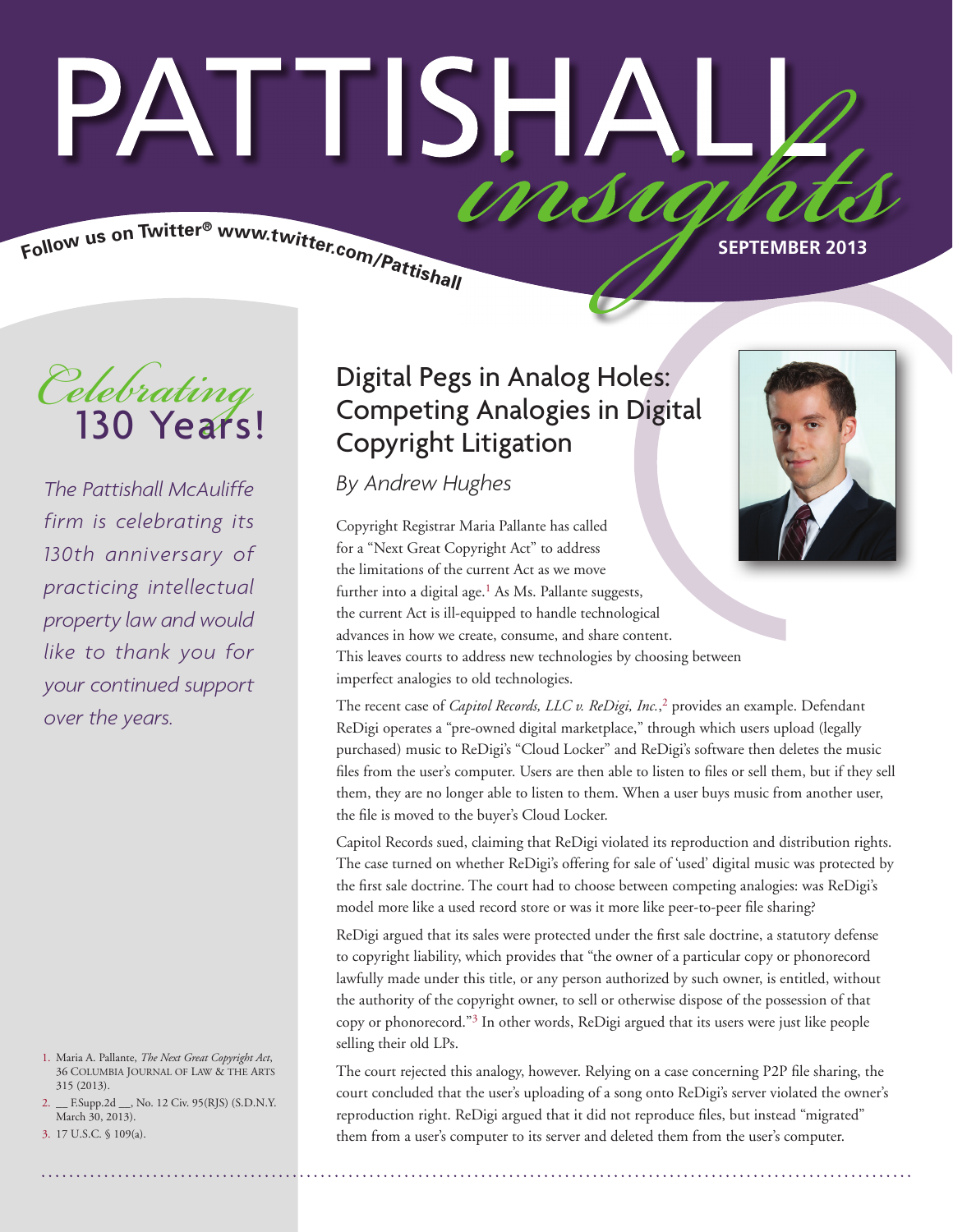**CO** WITHOUT THE BENEFIT OF THE FIRST SALE DOCTRINE, COPYRIGHT HOLDERS ARE (NEARLY) FOREVER ABLE TO LIMIT INDIVIDUALS' RIGHTS TO SELL THEIR DIGITAL PERSONAL PROPERTY.

This newsletter is offered for general informational purposes only. It does not constitute legal advice and your receipt of it does not create an attorney-client relationship.

Under the Illinois Rules of Professional Conduct, the content of this newsletter may be considered advertising material. ©2013 PMNH&G The copy appearing on the server and subsequently downloaded by a purchaser, argued ReDigi, was not a reproduction, but the same file. The court disagreed, concluding that transfer of the file from one computer to another constituted a reproduction, regardless of whether the original file still existed.

Because the first sale doctrine only applies to the distribution right, it could not insulate ReDigi from liability for unlawful reproduction. Further, because the first sale doctrine only applies to copies "lawfully made under" the Copyright Act, the court's conclusion that ReDigi made unlawful reproductions meant the doctrine did not apply. Finally, court concluded the first sale doctrine protects only distribution by "the owner of a *particular* copy or phonorecord," and under the ReDigi court's analysis, the copy that was sold on ReDigi was different from the copy that was bought on ReDigi, which was different from the copy originally purchased. Ultimately, the court concluded, "the first sale defense is limited to material items, like records," and not digital music files.

ReDigi argued that changing technologies had made the meaning of the first sale doctrine ambiguous. But the court rejected this argument, quoting a congressional report on the Digital Millennium Copyright Act that addressed the question:

Physical copies of works degrade with time and use, making used copies less desirable than new ones. Digital information does not degrade, and can be reproduced perfectly on a recipient's computer. The "used" copy is just as desirable as (in fact, is indistinguishable from) a new copy of the same work. Time, space, effort and cost no longer act as barriers to the movement of copies, since digital copies can be transmitted nearly instantaneously anywhere in the world with minimal effort and negligible cost ... The ability of such "used" copies to compete for market share with new copies is thus far greater in the digital world.<sup>4</sup>

Congress here framed the first sale doctrine in terms of a used copy's ability to compete with a newly made copy. Under this reasoning, it is only because 'used' copies are imperfect substitutes for 'new' copies that owners are allowed to resell their copies. Thus framed, ReDigi does operate like P2P file sharing, in that faithful copies are easily traded between users.

However, as Ms. Pallante notes, the first sale doctrine "is rooted in the common law rule against restraints on the alienation of tangible property."<sup>5</sup> Without the benefit of the first sale doctrine, copyright holders are (nearly) forever able to limit individuals' rights to sell their digital personal property.

In creating the Next Great Copyright Act, Congress should reconfigure the first sale doctrine to protect individuals' rights to alienate their digital personal property without needing the permission of the creator, while also protecting content owners against the sale of easily made and easily sold bootleg copies. Striking a balance may require putting the onus on content marketplaces to take steps to prevent users from stashing copies of used works that they sell.

With new content delivery models being continually developed, analogies to older technologies can only take us so far. The laws must be changed to keep up with technology. Even now, as policy makers discuss changes to the first sale doctrine to address new digital ownership models, we have begun to move even further away from a traditional hard copy ownership model and towards a licensing model exemplified by services like Spotify and Netflix. With this new model comes an opportunity to strike a balance between providing access to media and compensation for artists. It also provides a new set of challenges and a new urgency for reform, as the old analogies become ever more tenuous. ■

<sup>4.</sup> *Id.* at 11 (quoting USCO, Library of Cong., DMCA Section 104 Report (2001) 82-83.

<sup>5.</sup> Pallante, *supra* at 311.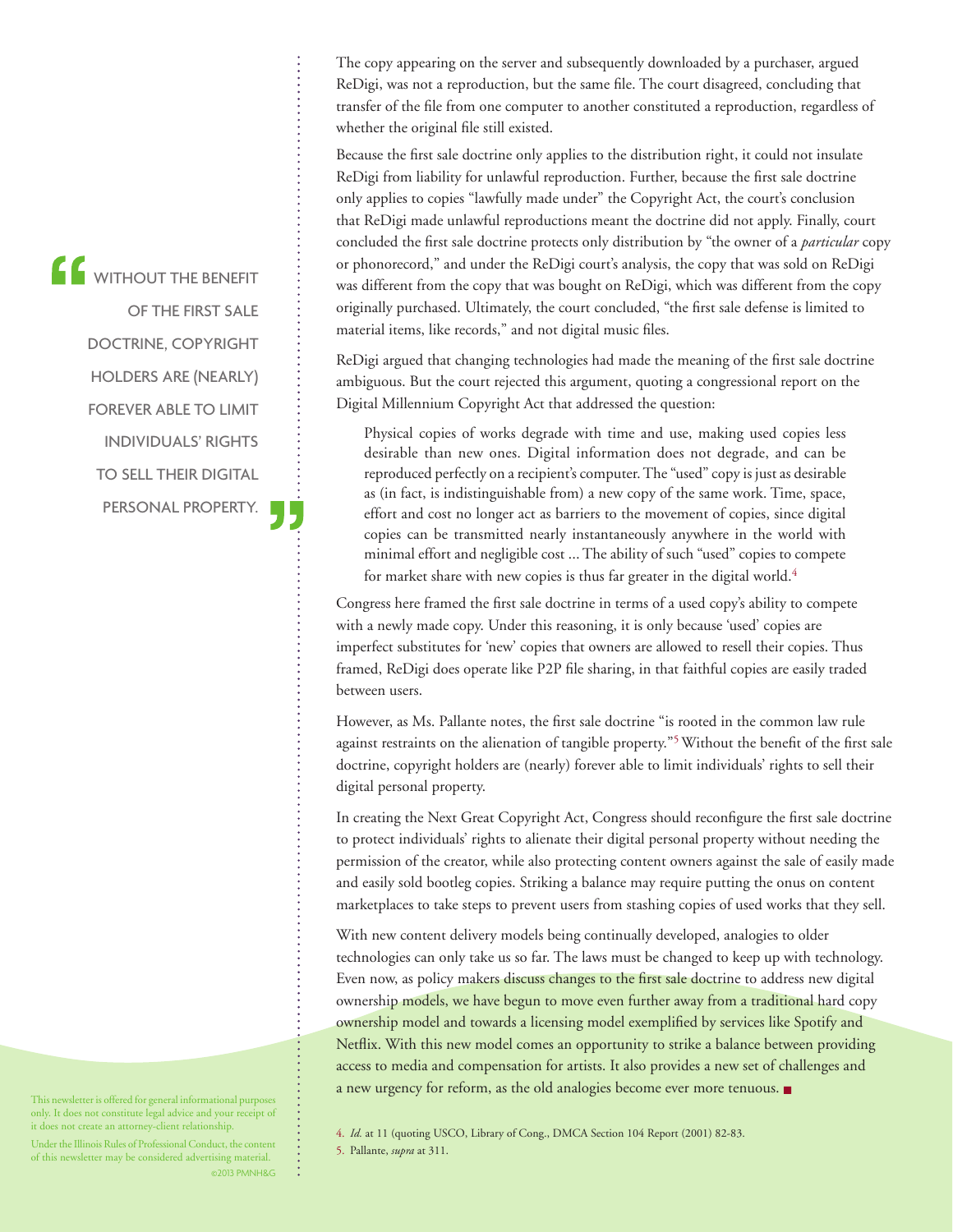

#### NEW ASSOCIATE

#### ■ Paul A. Borovay



Paul has rejoined the firm after working as a summer associate in 2012. Paul received his J.D., *cum laude,* from

the University of Wisconsin Law School, where he also served as Vice President for the Latino Law School Association. As part of his receiving the prestigious Foreign Language and Area Studies Fellowship from the U.S. Department of Education, Paul learned Brazilian Portuguese and studied the differences between the American intellectual property system and that of Brazil. As a participant of the University of Wisconsin's Moot Court Board, Paul and his colleagues received Third Place recognition overall in the Saul Lefkowitz Intellectual Property Competition.

# NEW PARALEGAL

#### ■ Sharon Stolfa



With almost ten years of trademark experience, Sharon's specialties include large global portfolio management; strategic planning,

execution and management of new product launches; brand enforcement; mergers and acquisitions; and assignments. Her trademark prosecution experience spans over 190 countries. Prior to joining Pattishall, Sharon worked in-house for major companies in the pharmaceutical and food processing industries. With a deep understanding of client needs from the corporate perspective,

clients can feel confident that Sharon's experience will be beneficial in all their trademark matters, whether in domestic efforts or as clients expand their brands in a globally diverse marketplace.

#### APPOINTMENTS

# ■ Phillip Barengolts

Phil has been appointed to the ABA Intellectual Property Law Section CLE Board.

■ Thad Chaloemtiarana

> Thad was appointed to a second term as the Chair of the Trademark Division for the American



Bar Association, Section of Intellectual Property Law.

#### ■ Jonathan S. Jennings

Jonathan has been appointed to the Board of the Public Interest Law Initiative (PILI). Jonathan was also appointed to the Nominating Committee for the ABA Intellectual Property Law Section, to Co-Chair the Section's 29th Annual Intellectual Property Law Conference in Washington, D.C. in 2014, and to the CLE Board.

# ■ Robert W. Sacoff

Bob served as Chair of AIPPI Working Question Q234, "Relevant public for determining the degree of recognition of famous marks, well-known marks and marks with reputation," which led to a Resolution at the AIPPI Executive Committee Meeting in Helsinki, Finland, September 5-11, 2013. Bob has also been appointed Chair of the AIPPI US Group Nominating Committee.

#### ■ Belinda J. Scrimenti

Belinda has been appointed Co-Chair of the Women's Bar Association of Illinois' October 29, 2013 reception honoring Illinois' new women chief jurists, Hon. Rita Garman, Chief Justice, Illinois Supreme Court, and Hon. Diane P. Wood, Chief Judge, United States Court of Appeals for the Seventh Circuit.

#### PRESENTATIONS

■ Ashly Iacullo Boesche

Ashly presented "Trademarks in Practice: Searching, Clearance and the Application Process in the U.S.," at the Practicing Law Institute's *Understanding Trademark Law in the Global Marketplace* Program in New York City, on July 16, 2013.

#### ■ Dale E. Qualls

Dale is the Emerging Technologies Peer Group Vice President for the International Legal Technology Association. He presented "Secure Network Design" at the Inaugural Legal SEC Summit in Lombard, Illinois, on June 13, 2013. Dale also moderated "Cutting-Edge Server Room Technology: What's New and Cool?", and gave presentations on "10 Easy-To-Setup OSS Utility Servers" and "Win Big with [Insert Open Source App Here]" at the ILTA 2013 Catalyst Conference in Las Vegas, on August 21, 2013.

#### ■ Robert W. Sacoff

Bob will present "The Ethics of Deception" at the Intellectual Property Law Association of Chicago (IPLAC) Annual Meeting on November 8, 2013.